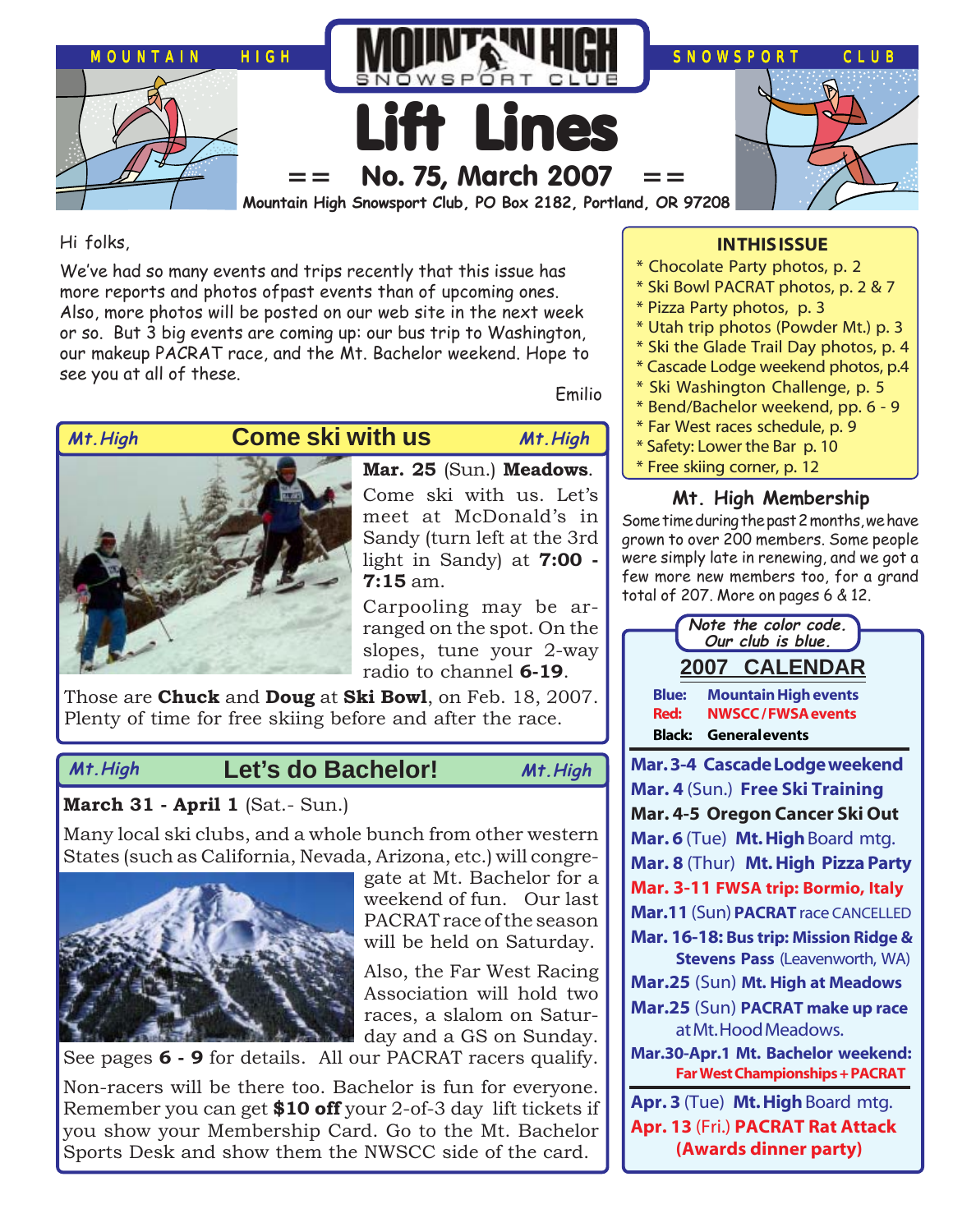MOUNTAIN HIGH *Recent Events you may have missed* SNOWSPORT CLUB

*page 2 Lift Lines 75, March 2007*

## **Chocolate Party**



# **Feb. 17 (Sat.).** Our annual chocolate party

was held at Steve and Edie's place. As usual, it was a fun event, full of sweetness. The company was enjoyable too, as you can see from the photos.



Bruce, Blaise, Barbara, Fred, and Gerry



Janice, Marv, Debbie and Randy

Our club was in charge of serving the food and drinks at the apres ski party at the Mt. Hood Museum, after the Ski Bowl race. Our volunteers did a great job! See photo on the right, and more photos on page 7.

## **PACRAT Race at Ski Bowl**

**Feb. 18 (Sun.).** This was our third race of the season, A fast course, and plenty of snow everywhere. The ungroomed areas were quite skiable, and some of us took advantage of it. Here we are, slipping the course.

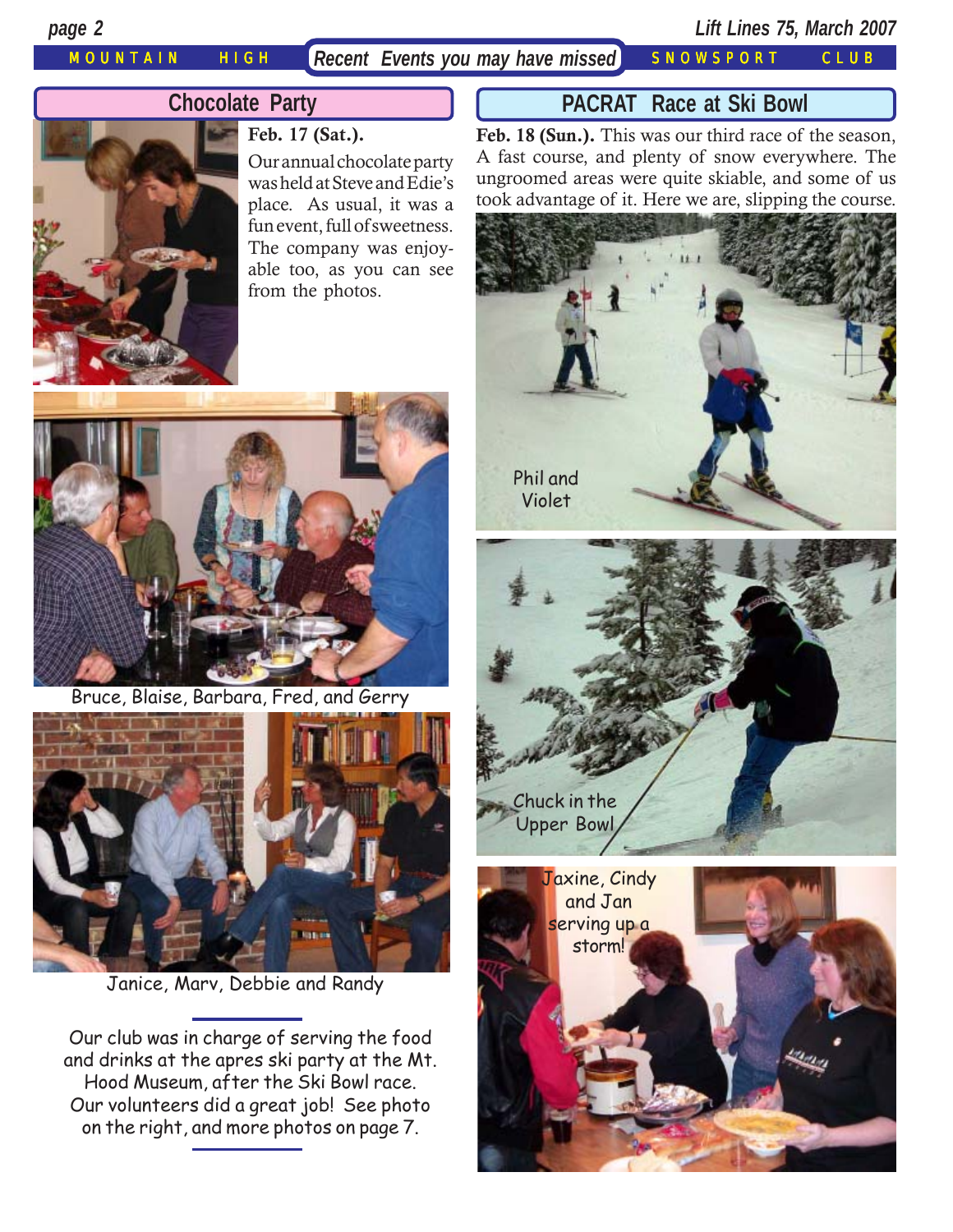## *Lift Lines 75, March 2007 page 3*

MOUNTAIN HIGH

**Recent Trips** SNOWSPORT CLUB

## **Eden, Utah Mt.High**

## **March 9-16, 2007.**

What a trip! Many people were too sick to enjoy it fully. But, overall, it was great. We experienced **Powder Mt.** both with and without fresh powder. Had a snowy day at **Snowbasin**. Most people also visited **Park City**.

Emilio forgot his camera the first day, and thus missed the best shots, including that of Lisa skiing in the trees. Lisa, you may not have the photographic evidence, but there are plenty of eyewitnesses among us who can testify to the fact that you skied the trees for the first time!









Dick & Jackie, Tom, Kay, Ed. **Linda, Mike, Diane, Dick, Lisa, Shelly** 



## **Pizza Party and Donation to NW Snow Sports Foundation**

**March 8th** (Thursday) Our Guest speaker, **Diane Hicks**, NW Snow Sports Foundation told us how the Foundation supports local young racers, how they apply for grants. Our club donated \$500 to the Foundation, plus an additonal \$150 which we "earned" from the Far West Ski Association, as a prize for an outstanding **club** and **web site**.



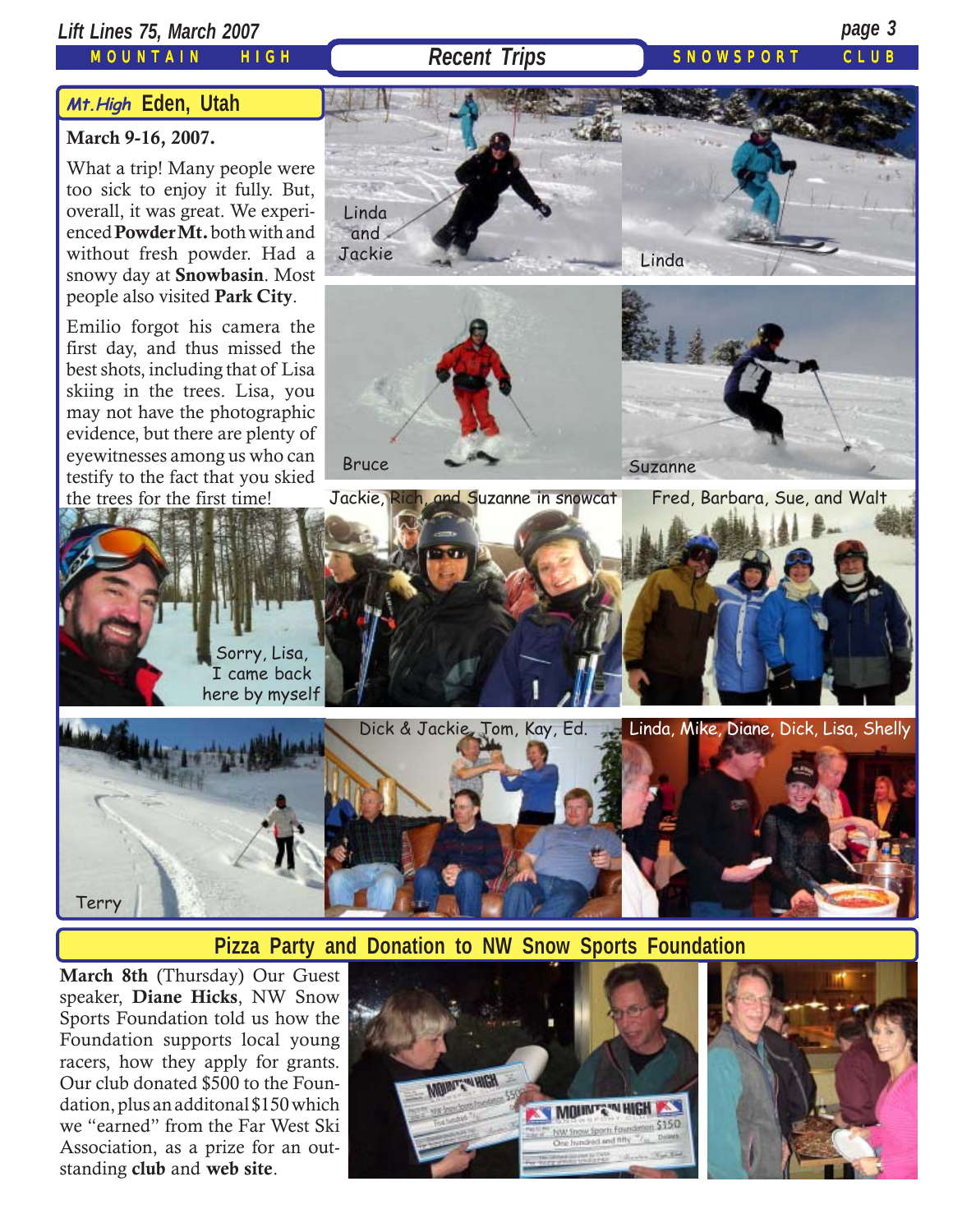## MOUNTAIN HIGH **Recent Events** SNOWSPORT CLUB

*page 4 Lift Lines 75, March 2007*

# **Ski the Glade Trail Day**

**March 3, 2007**. The **Mt. Hood Cultural Center and Museum,** in Government Camp, organizes this annual event. Yes, the trail is green, but it's historic. Also, by participating, you are helping raise funds for the Mt. Hood Museum, and you get treated to some good food, a raffle, and the opportunity to ride the shuttle to Timberline as many times as you like. See **[www.mthoodmuseum.org](http://www.mthoodmuseum.org/)**.







**March 3-4** Turnout from our club was disappointing, but those who showed up had a good time. Dinner and drinks by the fireplace. Life is good!

 **Cascade Lodge weekend**



Suzanne, Rich, Diane, Emilio, and Mike having dinner at the Cascade Lodge.

There are many more photos from all of these trips and events, and even more events that will have to be covered in the next issue of Lift Lines. We ran out of space here! See more photos at **[www.mthigh.org/PhotosRecent.htm](http://www.mthigh.org/PhotosRecent.htm)**.

The next issue will have a report on the new trails at Timberline. They are better than you might expect! But they won't be open again until next winter, when the new lift get built.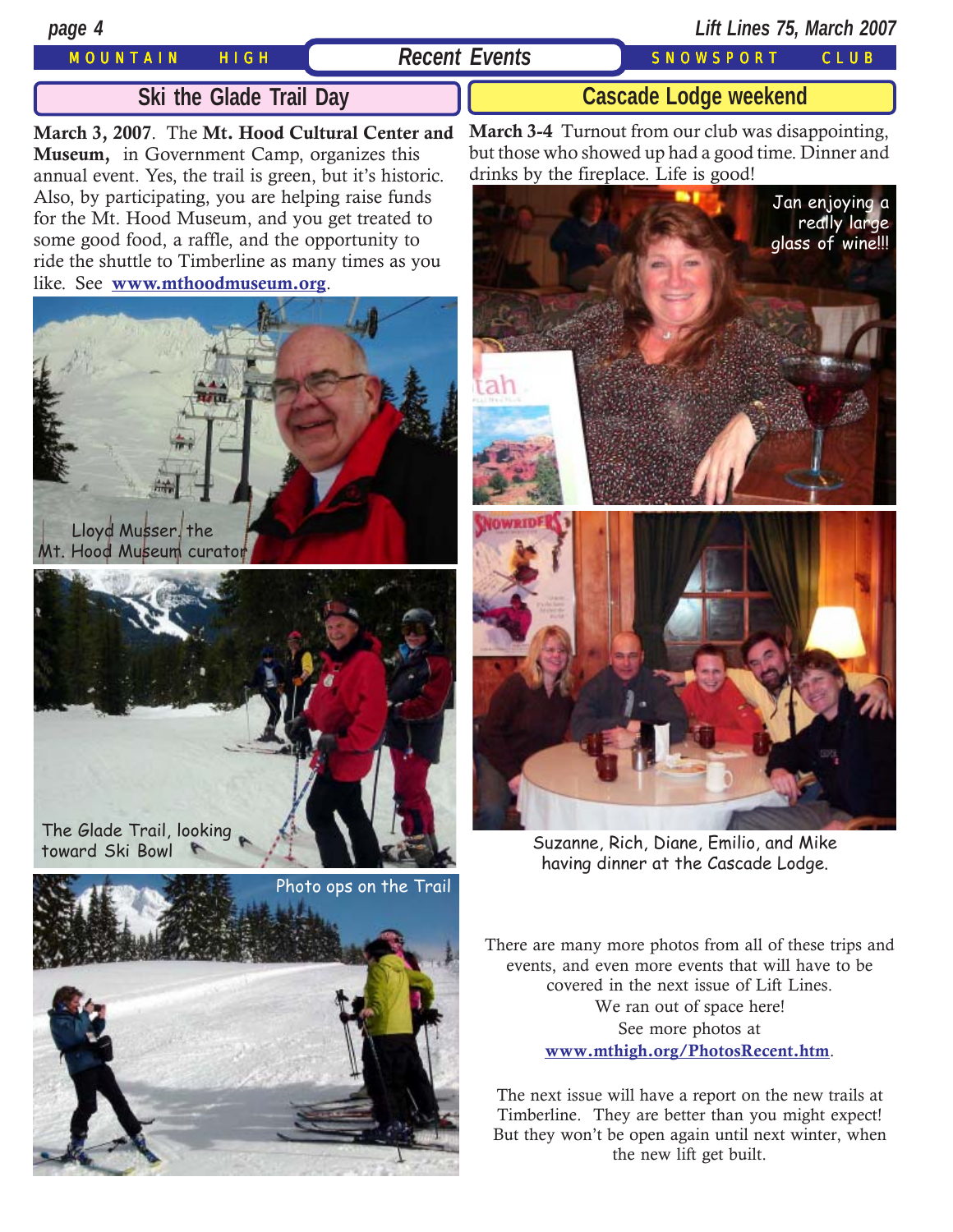MOUNTAIN HIGH

**Ski Oregon & Washington** SNOWSPORT CLUB

# **Ski Oregon / Washington Challeng[e](http://beavercreek.snow.com/winterhome.asp)**

**[Winter 2006/2007.](http://beavercreek.snow.com/winterhome.asp) NWSCC** 

The NWSCC, in coopearation with the local ski industry is expanding its ski challenge to the State of Washington.

Washington has **14** ski areas. To meet the Challenge, you will need to ski/ride at least **10** of these in a single winter season. Extra credit will be given for the 4 optional ski areas: Hurricane Ridge, Leavenworth, North Cascade Heli-Skiing and Cascade Powder Cats.

It helps that the Mt. High club has a trip to 2 of these ski areas: Mission Ridge and Stevens Pass. Also, we'll hit a few on the way to Canada.

The **Ski Oregon Challenge** will continue too! Ski 9 of 11 Oregon areas.

These two are separate challenges. You don't need to do both.

More info on our web site, and the **[NWskiers.com](http://www.nwskiers.org/)** web site. Contact **Steve Coxen**, 503-679-9022, email: **[sacoxen@aol.com](mailto:sacoxen@aol.com)**.

# **Ski Oregon/Washington UPDATE**



Most of the people who did Oregon last year are doing Washington this year.

**David Schor** has already visited 12 of Washington's ski areas. Good thing he did

it early, before he broke his leg on New Year's Eve. Read David's blog at: **<http://skiwashington.blogspot.com>**.

**McCoy Smith** spent most of this winter working on a job in Chile, South America. He said he would be returning to the States in early March, and will still attempt to do all of Washington's - in March and April. If David could do it in a month, so can McCoy!

**Ed Palmer** has visited about 6 ski areas already. He intends to visit 4 more. He is on the Mt. High trip to Leavenworth, where he will ski Mission Ridge and Stevens Pass, and then he intends to go up to 49 Degrees North and Bluewood (maybe the following weekend). So, he will have at least 10 areas when he is



done. (He'll skip Hurricane Ridge and Mt. Spokane).

**Emilio Trampuz** has already visited 10 ski areas. On March 17-18, he will visit 2 more on the Mountain High trip to Leavenworth (Mission Ridge and Stevens Pass), for a total of 12 ski areas.

See more about Washington ski areas at: **[www.mthigh.org/Articles/Ski-Washington-Chal](http://www.mthigh.org/Articles/Ski-Washington-Challenge-diary.pdf)[lenge-diary.pdf](http://www.mthigh.org/Articles/Ski-Washington-Challenge-diary.pdf)**

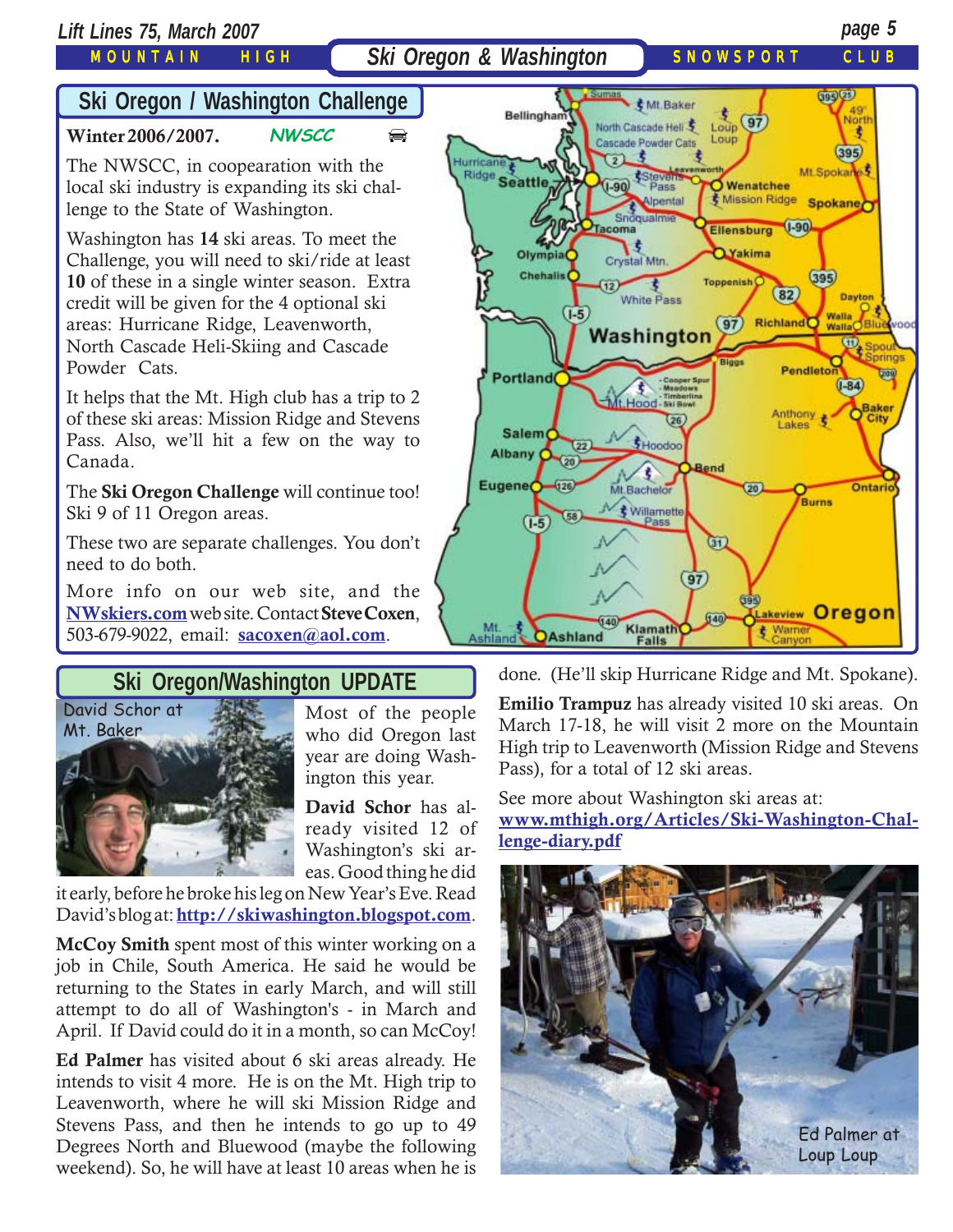

is made of 80/20 cotton/poly 9 oz. fabric, with an open bottom hem, an inner rib knit collar and cuffs, set-in sleeves and an antique finish metal zipper. Available in Red, Yellow, Mediterranean Blue, Navy, or Athletic Heather (light gray). Sizes: S -

3XL. This is mainly cotton, for comfort.

Suedec

If you want a similar garment to wear while skiing, go for the more high-tech breathable R-tek polyester sweatshirt for \$30.

- **\* Short sleeve polo** (\$16),
- **\* Long-sleeve polo** (\$18),
- \* 100% cotton 1/4 zip **sweatshirt** (\$25),
- **\* R-Tek polyestes 1/4 zip fleece** (\$30).

Most are available in yellow, royal blue, red, navy, and black. Ask about other colors. Choice of pocketsized logo, or full-chest size (printed on front or back).

To order, call Emilio at 1-503-378-0171 or email: **[info@mthigh.org](mailto:info@mthigh.org)**.

Please print the Garment Order Form at: **[www.mthigh.org/Documents/Order-Form-Ski.pdf](http://www.mthigh.org/Documents/Order-Form-Ski.pdf)**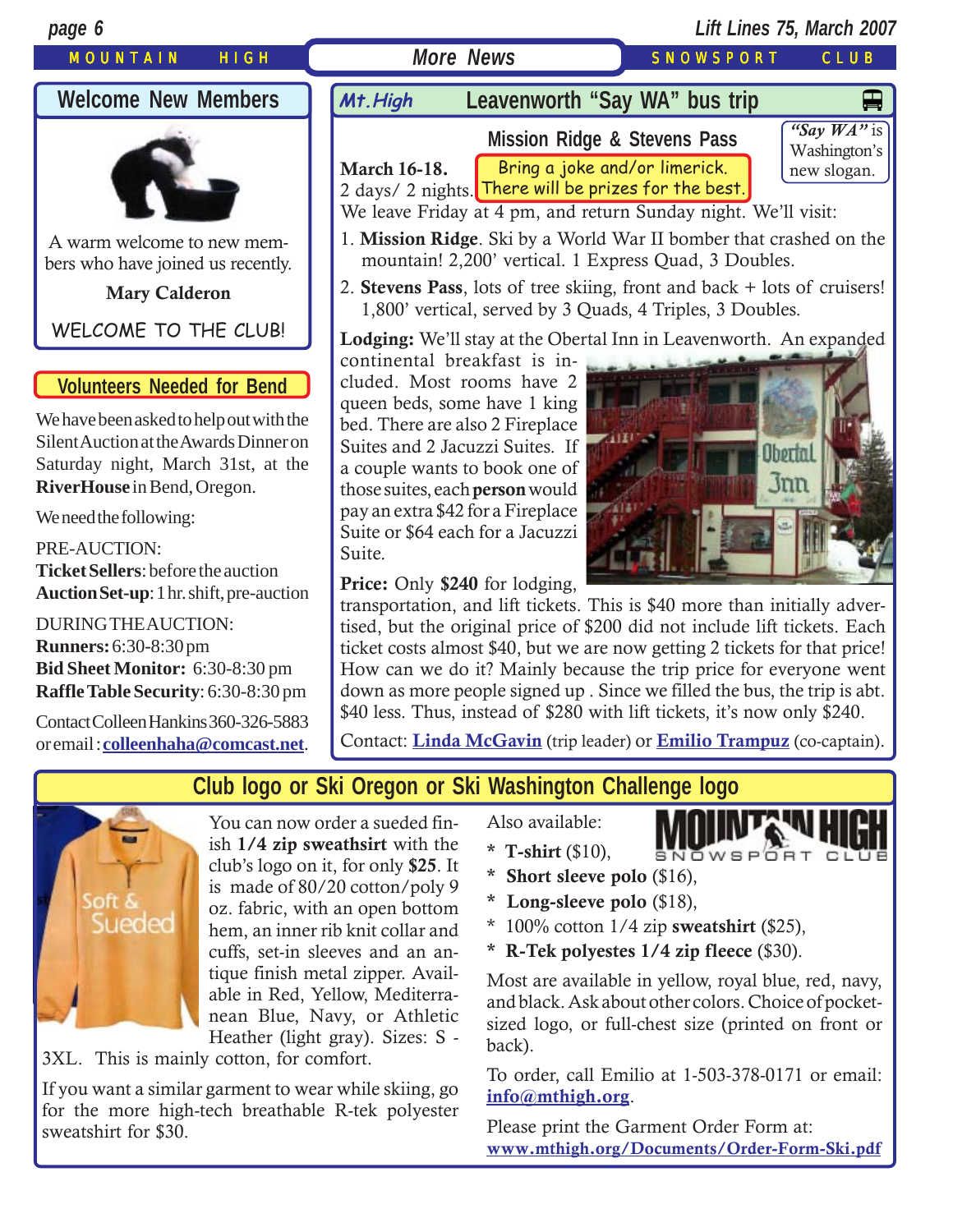## *Lift Lines 75, March 2007 page 7*

## MOUNTAIN HIGH

# **PACRAT Racing SNOWSPORT CLUB**

## **Mt.High**

# **Ski Bowl race & Party**

**Feb.18** (Sunday.) - continued from page 2. Here are some more photos of the party we hosted at the Mt. Hood Museum, after the Ski Bowl race. Thanks to all the volunteers who made it a success.



Terry was the bartender



Several people brought delicious desserts!



More PACRAT stuff on pages  $6 - 9$ 



## PACRAT Racing photos needed!

If you have any photos of racers, either in action or socially, or photos of PACRAT parties, preferably this season's photos, please email them to: **[pacratphotos@comcast.net](mailto:pacratphotos@comcast.net)**. 60

Any format is OK. Preferably JPG, and no larger than 3 or 4 MB. Even older PACRAT photos are OK, but please make it clear that they are older photos.

We'll use the photos for a slide-show at the party.



Just two more races left this season. Our 4th race was postponed due to weather, so we'll use our make up date on **Sunday, March 25**, at Mt. Hood Meadows.

The 5th race will be at Mt. Bachelor on **Saturday, March 31**.

Also, remember the **Rat Attack**, the Awards dinner party willl be on **Friday, April 13,** most likely at the Greek Cuisina, around 6:30 pm, just like last year.

Before each race and before each event, please check your email (for any updates, and also check the official PACRAT web site at: **[www.pacrats.org](http://www.pacrats.org/)**.

Also, our club's web site **[Racing](http://www.mthigh.org/Racing.htm)** page has a lot of information about our races, our team captains' contact info, latest updates, and more. See: **[www.mthigh.org/Racing.htm](http://www.mthigh.org/Racing.htm)**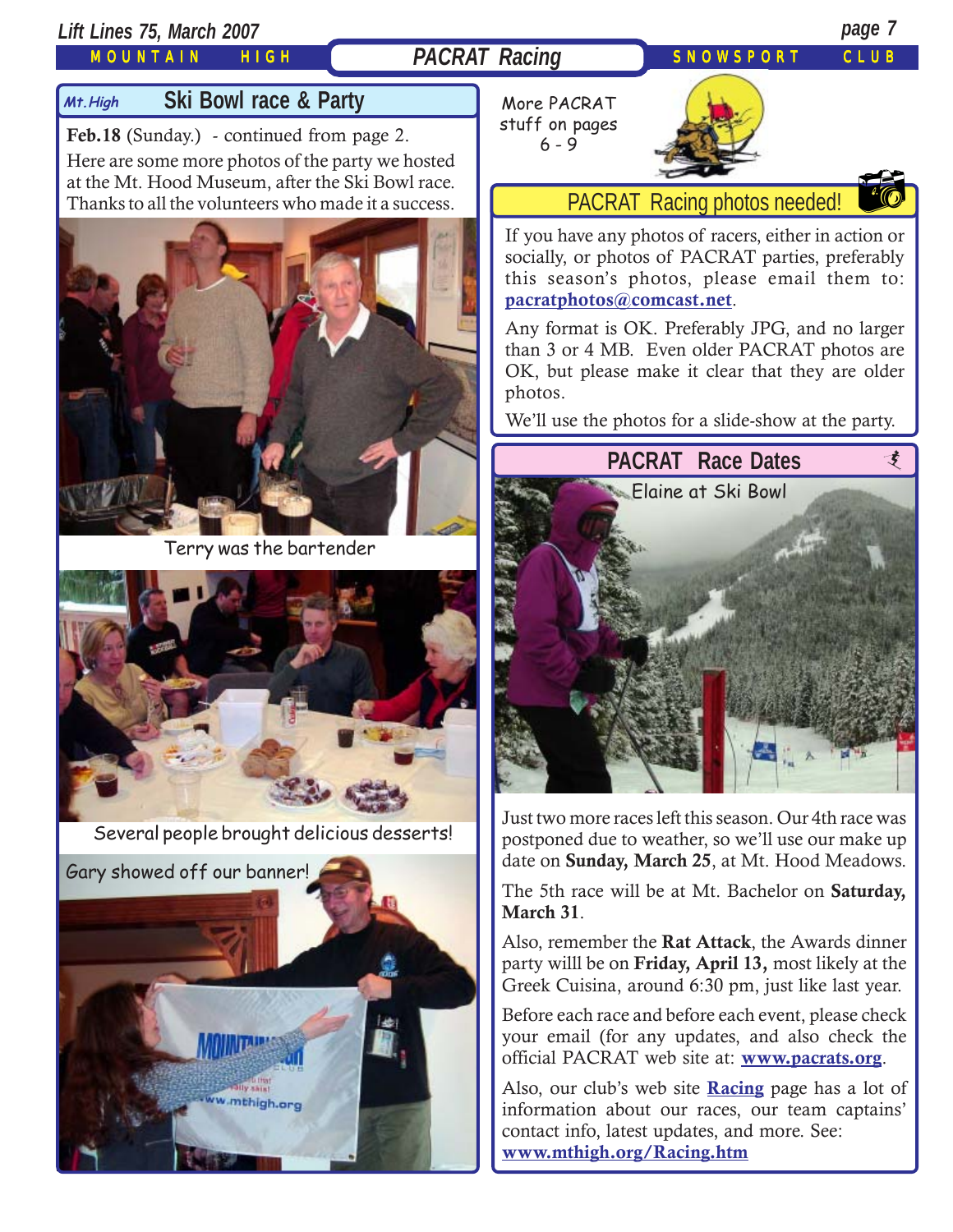MOUNTAIN HIGH **Trips** SNOWSPORT CLUB



**Championships**

**Far West** 



# **Mt. Bachelor Weekend and**

# **Riverhouse Lodging packages**

## **March 29 – April 1, 2007 (Thurs, Fri, Sat, Sun) \$300**

For those who arrive in Bend Thursday and depart Sunday, this price includes:

**3 nights lodging** (double occupancy) **at the Riverhouse in Bend, Oregon** 

**3 day lift ticket at Mt. Bachelor** (Fri. – Sun.) Non skiers may deduct \$100 from above price **Bus transportation (hotel to Mt. Bachelor)**

# **March 30 – April 1, 2007 (Fri, Sat, Sun) \$200**

For those who arrive in Bend Friday and depart Sunday, this price includes:

**2 nights lodging** (double occupancy) **at the Riverhouse in Bend, Oregon** 

**2 day lift ticket at Mt. Bachelor** (Sat., Sun.) Non skiers may deduct \$70 from above price **Bus transportation ( hotel to Mt. Bachelor)** 

## *Sign-ups MUST be received by Jan. 15, 2007*

Contact: Lynnell Calkins, FWSA - North American Travel. 2211-B Gates Avenue Redondo Beach, CA 90278. Ph.: 310-370-6948. Email fwsatrvl@aol.com

# **Or, arrange your own lodging.**

The base hotel for the Far West Ski Assoc. will be **The Riverhouse**, 3075 N. Business 97, Bend, OR 97701. 1-866-453-4480. It has a Conference Center, an indoor swimming pool and hot-tub, a restaurant,.

Another option is the **Marriott Fairfield Inn**, 1626 NW Wall Street, Bend, OR (541-318- 1747). Continental breakfast, big pool & hot tub for \$109 per night. www.marriott.com/rdmfi.

The **Inn of the Seventh Mountain** (closest to the mountain) also has skier packages - see their website: www.seventhmountain.com

Also, the **Phoenix Inn Suites**, 300 NW Franklin, Bend, OR, phone: 1-888-291-4764.

## **Far West Championships Pacesetter races on Friday Slalom on Saturday GS race on Sunday**

**Welcome Party** Friday evening starting at 6:00 PM at the **Cascade Lakes Lodge** brewery. **Awards dinner & Silent auction** Sat. night.

**Race registration** (\$35 includes both races) will be Thur. evening, Fri. morning & evening, and Saturday morning. Racers must pre-qualify. All PACRAT racers qualify. To pre-register, contact Dale Parshall **dale.parshall@usbank.com**

Race participation is optional and fees will be charged separately by FWRA. Families and children



are invited as this trip is open to all FWSA/FWRA members, including racers and non-racers.

Participation Restricted to Members of Far West Ski Association Affiliated Ski Clubs

California Seller of Travel # 2036983-40

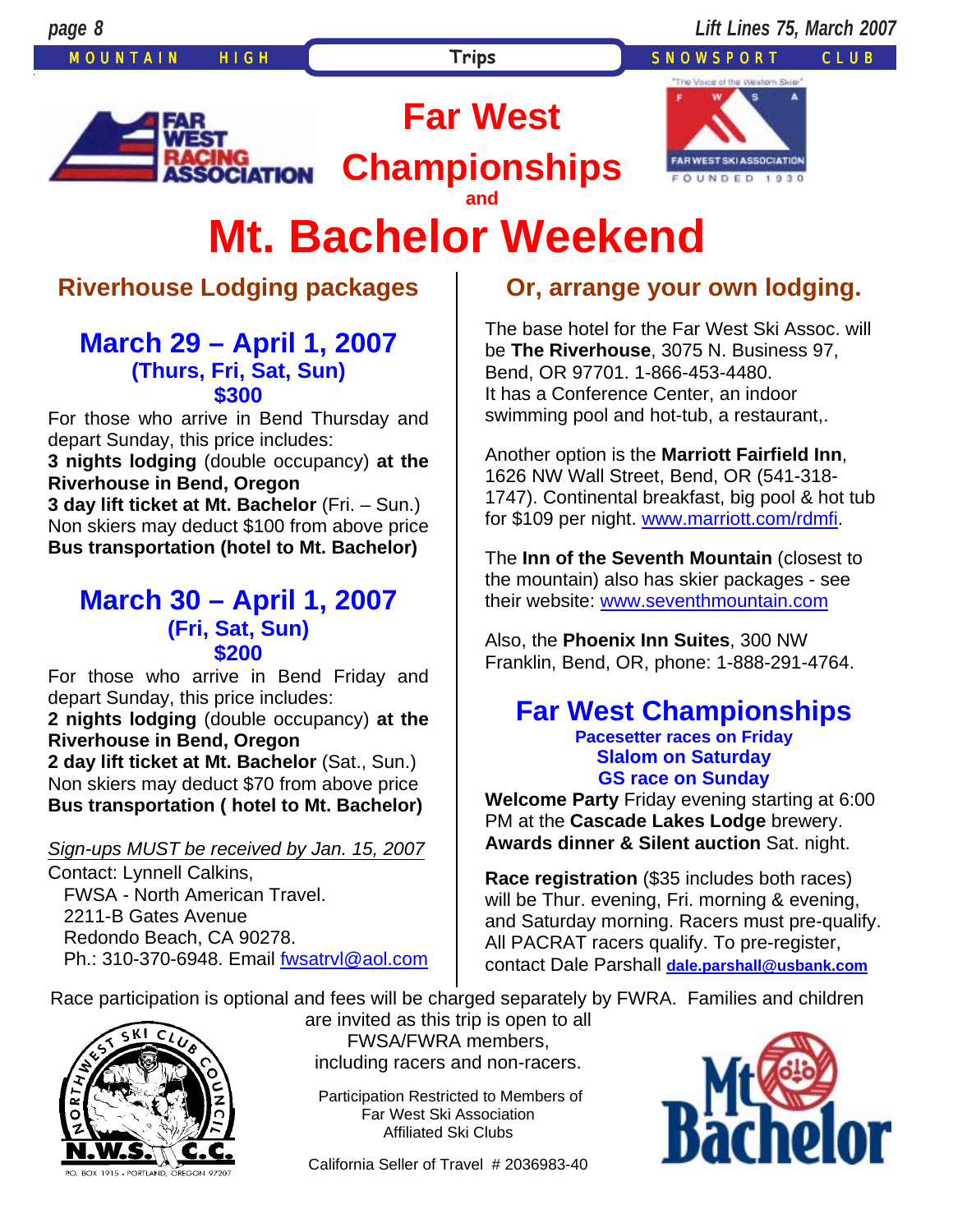*Lift Lines 75, March 2007 page 9*

MOUNTAIN HIGH

# **PACRAT and NWSCC News** SNOWSPORT CLUB

**March 31 - April 1** Racers AND Non-Racers are welcome - join NWSCC for this all-club weekend in Bend. We've got a great dinner and awards banquet on Sat night along with a silent auction that benefits the FWSA Athletic Scholarship Program. Info: contact Mary Olhausen 360-892-1814, **[omary52@comcast.net](mailto:omary52@comcast.net)**

**Race Registration** and/or Dinner/Awards Banquet fees are being collected by **Dale Parshall**. It's best to attend the NWSCC meeting @ Round Table Pizza, Wed, March 21, and buy your race & dinner tickets at that time (but you can purchase in Bend also).

**Race Registration:** \$45 includes both races. Racers must pre-qualify. All PACRAT racers qualify. To preregister, contact **Dale Parshall**, Race League Chairman dale.parshall@usbank.com. The first 280 racers registered will receive a turtle neck shirt.

**Dinner/Awards Banquet:** \$35.00. Includes Bidding on great items at the Silent Auction, Dinner choice of New York Sirloin Steak or Vegetarian Option, and cheering on race winners as Awards are presented.

# **Schedule for 2007 Far West Championships**

**Thursday March 29, 2007**

10:00 A.M. Open Race Training on Courses 6:00-9:00 P.M. Registration for Dinner and Races @ The Riverhouse Reception Area

## **Friday March 30, 2007**

7:00-8:30 A.M. Registration for Dinner and Races @ Mt. Bachelor West Village Lodge-Upstairs

10:00 A.M. Pacesetters Races-On Midway

6:00-9:00 P.M. WELCOME PARTY open to all registered racers & spouses, hosted by Mt. Bachelor and FWRA, at the **Cascade Lakes Lodge Brewery** 1441 SW Chandler Ave., Suite 100, Bend, OR Free Transportation from Riverhouse Complimentary Beverage & Snacks

Registration for Dinner and Races

## **Saturday March 31, 2007**

- 7:00-8:30 am. Registration for Dinner and Races @ Mt. Bachelor West Village Lodge-Upstairs
- 10:00 am. Slalom Races Start-See Race Schedule
- 6:00 pm. No-Host Cocktails, Riverhouse Conv. Ctr
- 7:00 pm.Silent Auction and Dinner @ The Riverhouse Convention Center (\$35 fee)

8:30 pm. D.J. and Dancing open to everyone -No cost

## **Sunday April 1, 2007**

10:00 am. Giant Slalom Races-See Race Schedule 3:00 pm. Awards in Mt. Bachelor West Village Lodge

## **Mt Bachelor Weekend 2007 FWRA Race Schedule** *支*

## **RACE TIMES & LOCATIONS**

**Friday March 30, 2007**

10:00 am. Pacesetting on Midway-3 Slaloms, 3 GS

## **Saturday March 31, 2007**

10:00 am. Slalom- Classes S0, S1, S2- on Ed's Garden 10:30 am. Slalom- Classes S7, S8- on Midway 11:30 am. Slalom- Classes S3, S4- on Ed's Garden 12:00 am. Slalom- Classes S9, S10- on Midway 1:00 pm. Slalom- Classes S5, S6- on Ed's Garden

## **Sunday April 1, 2007**

10:00 am. GS- Classes S0, S1, S2 - on Ed's Garden 10:30 am. Giant Slalom- Classes S7, S8- on Cliffhanger 11:30 am. GS- Classes S3, S4- on Ed's Garden 12:00 am. Giant Slalom- Classes S9, S10- on Cliffhanger 1:00 am. Giant Slalom- Classes S5, S6- on Ed's Garden 3:00 P.M.Awards @ Mt. Bachelor West Village Lodge

# $\mathcal{F}$

# LODGING

The Room Blocks have ended for these venues, but if you need lodging, please try to contact them.

**Shilo Inn:** Right next door to The Riverhouse. \$89.00 (per room, double occupancy), plus tax. Indoor/Outdoor pools & spas. Group Name: NW Ski Club Council/Pacrats. 800-222-2244. 3105 OB Riley Road, Bend, OR 97701. www.shiloinns.com.

**Bend Riverside Motel**: \$64 for a standard room (per room, double occupancy), plus tax. Group Name: NW Ski Club Council/Pacrats. 800-284-2363. 1565 NW Wall Street, Bend, OR. 97702. www.bendriversidemotel.com

**The Riverhouse:** This is race central - host lodging facility. 3075 N. Business 97, Bend, OR 97701. 1-866- 453-4480. www.riverhouse.com



DON'T FORGET---Take advantage of the Mt. Bachelor NWSCC discount-show your FWSA/NWSCC membership card and receive \$10.00 off a 2-of-3 day lift ticket (Mt. Bachelor Sports Desk only). See back of NW Skiers' Guide for details!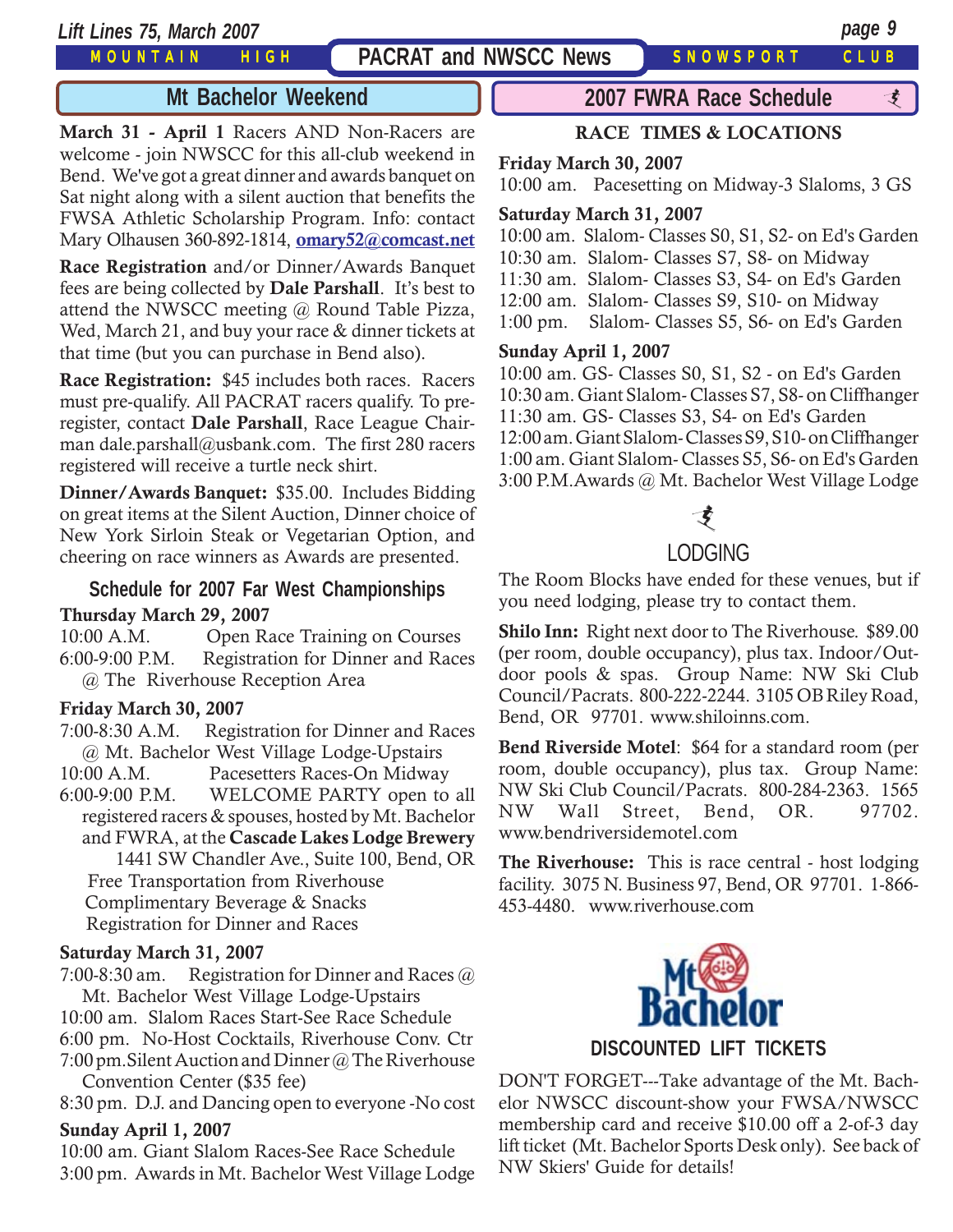MOUNTAIN HIGH **Safety** Sancwsport CLUB

*page 10 Lift Lines 75, March 2007*

## **Lower the Bar - For Safety -** *by Emilio Trampuz* **Safety Safety**



I know at least two people who have fallen off a chairlift. I admit, I am one of them. I won't mention the other guy's name. Fortunately for both of us, we slid off the chair before it left the loading station. What would happen if you slide off of a chair up in the air?

People these days appear to be more concerned with safety, at least judging by the number of helmets being purchased. But, does a helmet lull us into believing we don't neet to worry about safety any more?

Observe people riding a chairlift. Hardly anybody puts the safety bar down. If they do, they say it's just to rest their weary legs. Hello!!! You are putting your life on the line if you don't lower the safety bar!

What if you accidentally drop something and make a sudden move to catch it? What if you just lean forward a bit too far to talk to someone on the other end of the chair? What about those days when the chair is wet and slick, or even icy? What if someone next to you slips and grabs you in panic? What if the chair starts swinging or bouncing?

Many people feel safety bars are just for kids. We keep the bar up out of some foolish pride, as if we adults are not subject to gravity. Is it worth risking your life pretending you are above the laws of nature?

Some of us may be simply too timid to ask for the bar to be lowered into position. We give in to the macho type sitting next to us. Don't.

Be wise. Be safe. Swallow your pride. Overcome your timidity. Lower the bar yourself. If you encounter resistance from others, demand it. You might be saving their lives too.

**Turning Skills -- Vision of Skiing in the 21st Century Safety Safety**

Building up on the idea of a new vision for skiing in the 21st century, started in the July/August 2005 issue of "Lift Lines", resorts could make the slopes **safer** by providing more opportunities for us to practice **controlled turning,** by simply setting up a variety of **fun obstacles** on the slopes. This would not only make the slopes more **fun**, but would also **slow traffic down**, make the slopes **safer**, and lift lines **shorter**.

Urge ski areas to implement this idea. Here's just one of the ways:



## **Plant some trees!**

Many slopes look like clear-cuts. This is boring and dangerous, because it invites speeding.

A few well-spaced trees can be so much fun to turn around. Vail has done something like this on the Cloud 9 trail in the Blue Sky Basin.

This photo is from Mt. Bachelor. Notice the multitude of ski tracks. Lots of people enjoyed this glade!

For more ideas, and the whole vision, see our web site at: **[www.mthigh.org/Vision.htm](http://www.mthigh.org/Vision.htm)**.

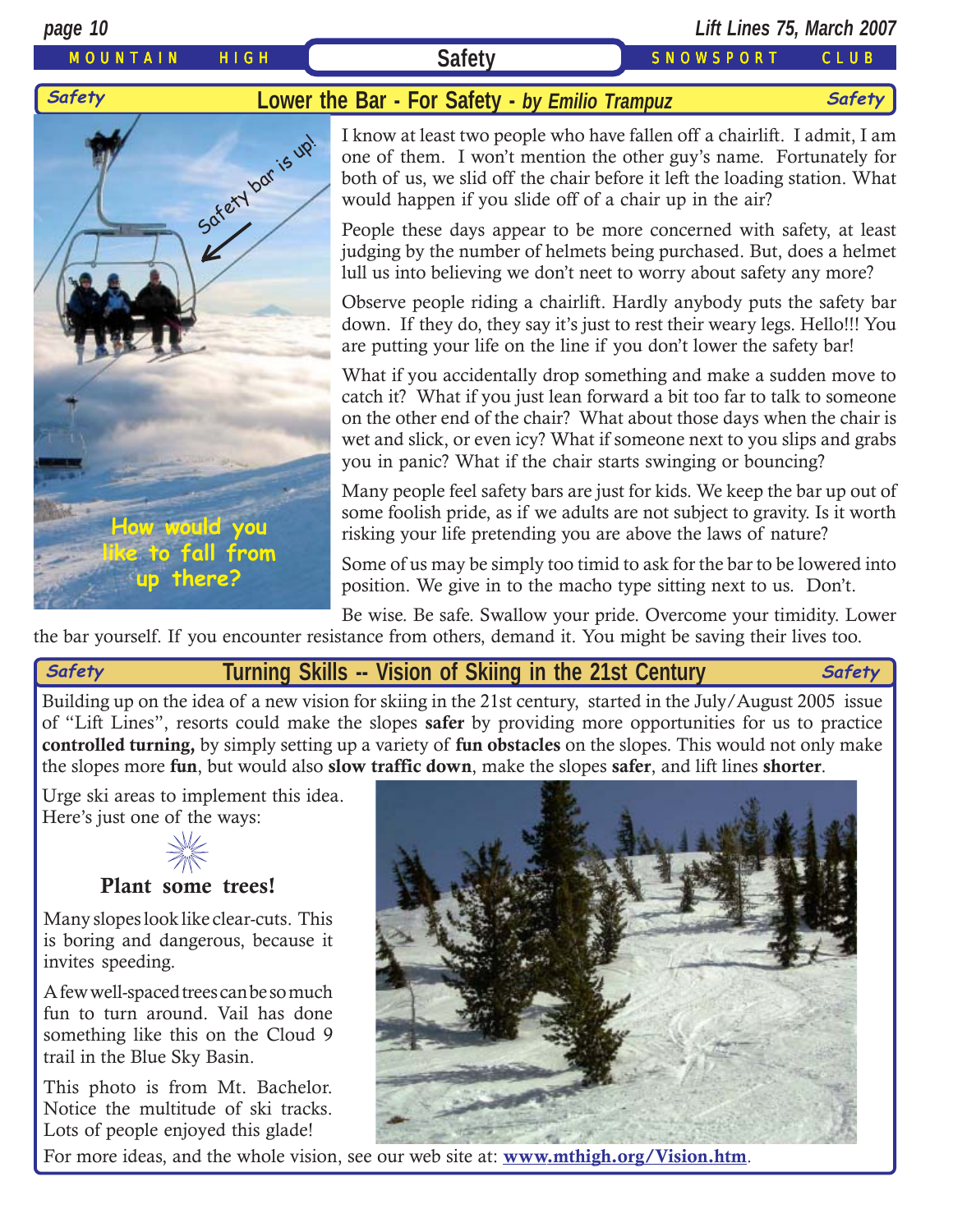MOUNTAIN HIGH *Lift Lines 75, March 2007 page 11* SNOWSPORT CLUB **Mountain High snowsport club contacts:** General information: *[info@MtHigh.org](mailto:info@MtHigh.org) President:* Gary Stevenson, H: 503-257-6368, *Vice-President:* Terry White, H: 503-781-4558, W: 503-296-6075, **[TWhite223@msn.com](mailto:TWhite223@msn.com)** *Secretary:* Sue Bennett, H: 503-774-8747, **[OptomistSue@comcast.net](mailto:OptomistSue@comcast.net)** *Treasurer:* Kurt Krueger, H: 503-625-1492, **[telek2@att.net](mailto:telek2@att.net)** *Race Director:* Bruce Ellison, H: 503-697-7892, **[Yuffiet@comcast.net](mailto:Yuffiet@comcast.net)** *Newsletter Editor:* Emilio Trampuz, H/W: 1-503-378-0171, **[info@mthigh.org](mailto:info@mthigh.org)** *Activities Director:* Jaxine Harris, H: 503-692-9719, **[JaxineAH@msn.com](mailto:JaxineAH@msn.com) Mountain High Meeting** *First Tuesday of the month.* **March 6 (Tues.)**: Open to all who want to get more involved with the club. This is an organizational meeting to plan future events. Gather at 6:30 pm. Start at 7 pm. Location: **Round Table Pizza,** 10070 SW Barbur Blvd., Portland, near Capitol Hwy. **Change in Membership rules** At our latest Board meeting, it has been decided that our membership season will run from **October 1** - **September 30**, to coincide with the membership year that both FWSA and the NWSCC use. In fact, your membership card says it expires on September 30th. It was also decided that new members who wish to join the club after **April 30** (after the end of the season), and before **Sept. 30**, will be asked to pay a lower membership fee of only \$**10** for the remaining part of the membership year. Everyone will be expected to renew their membership after October 1. *Club info* Web site: **[www.mthigh.org](http://www.mthigh.org/)**

Larry Bennett, H: 503-760-2360, **[BENNETT896@aol.com](mailto:BENNETT896@aol.com)** DOUGH TRANSMITTAL FORM

*Trip Directors:* Marsha Cosgrove, H: 503-646-5292, W: 503-799-2833, **[HappyHairdresser@msn.com](mailto:HappyHairdresser@msn.com)**

Linda McGavin, H: 503-652-2840, W: 503-412-3531, **[Trips@mthigh.org](mailto:Trips@mthigh.org)**

*NWSCC Rep:* Debbi Kor-Lew, H: 503-682-1563, W: 988-5138, **[ijustwannarun@aol.com](mailto:Ijustwannarun@aol.com)**

For all Mt. High trips, make check payable to: "**Mountain High Snowsport Club**" Mail to: Mountain High Snowsport Club, PO Box 2182, Portland, OR 97208.

| PLEASE PRINT CLEARLY:                                                       | [ ] New membership                                                                                                                                                                                             | [ ] Renewal | Whereas the Mountain High Snowsport Club ("Club") is an organi-<br>zation of fun loving ADULTS whose events are organized by mem-<br>bers who volunteer their efforts for the enjoyment of their fellow          |  |                                                                                                                                                   |
|-----------------------------------------------------------------------------|----------------------------------------------------------------------------------------------------------------------------------------------------------------------------------------------------------------|-------------|------------------------------------------------------------------------------------------------------------------------------------------------------------------------------------------------------------------|--|---------------------------------------------------------------------------------------------------------------------------------------------------|
|                                                                             |                                                                                                                                                                                                                |             |                                                                                                                                                                                                                  |  | members and friends, please remember when I participate in Club<br>events I do so at my own risk. Sporting activities, indeed, any                |
|                                                                             |                                                                                                                                                                                                                |             |                                                                                                                                                                                                                  |  | activity, includes inherent risks. I will evaluate my own abilities and<br>responsibilities and join in the Club fun as a responsible and consid- |
|                                                                             |                                                                                                                                                                                                                |             | erate adult. I will not hold the Club or any Club officer liable for the<br>consequences of my decisions and my behavior. The bottom line<br>is, stuff just happens sometimes and the club volunteers are not to |  |                                                                                                                                                   |
| Email (Hm):                                                                 |                                                                                                                                                                                                                |             | be blamed for helping us have fun. Besides, the Club has no assets,<br>except for a leftover banner, some balloons, or a couple of empty<br>beer bottles with the Club's name on them.                           |  |                                                                                                                                                   |
| <b>Email Preferences:</b><br>[ ] No changes<br>(same as last year)          | -Newsletter (once a month): [ ] yes, link only [ ] yes, complete file [ ] no<br>- Club news & events (between newsletters): [ ] yes [ ] no<br>- Other ski news (NWSCC, FWSA, ski areas, trips): [ ] yes [ ] no |             |                                                                                                                                                                                                                  |  |                                                                                                                                                   |
| Please take my money, and apply it toward the following Ski Club fun stuff: |                                                                                                                                                                                                                |             |                                                                                                                                                                                                                  |  | Deposit?Paidinfull?                                                                                                                               |
| $\square$ Summer Membership (May 1 - Sept. 30) Total \$10 per person        |                                                                                                                                                                                                                |             |                                                                                                                                                                                                                  |  |                                                                                                                                                   |
| $\Box$ Membership Dues (for 2006/2007): Single (\$25) couple (\$40)         |                                                                                                                                                                                                                |             |                                                                                                                                                                                                                  |  |                                                                                                                                                   |
| <b>Q PACRAT Racing</b> Total: \$85 Team name: _____________________         |                                                                                                                                                                                                                |             | $\frac{1}{2}$                                                                                                                                                                                                    |  |                                                                                                                                                   |
|                                                                             | $\Box$ Washington bus trip (Mar. 16 - 18, 2007) Total \$200 Deposit: \$100                                                                                                                                     |             |                                                                                                                                                                                                                  |  |                                                                                                                                                   |
|                                                                             |                                                                                                                                                                                                                |             |                                                                                                                                                                                                                  |  |                                                                                                                                                   |
|                                                                             |                                                                                                                                                                                                                |             |                                                                                                                                                                                                                  |  |                                                                                                                                                   |
|                                                                             |                                                                                                                                                                                                                |             | Date:                                                                                                                                                                                                            |  |                                                                                                                                                   |